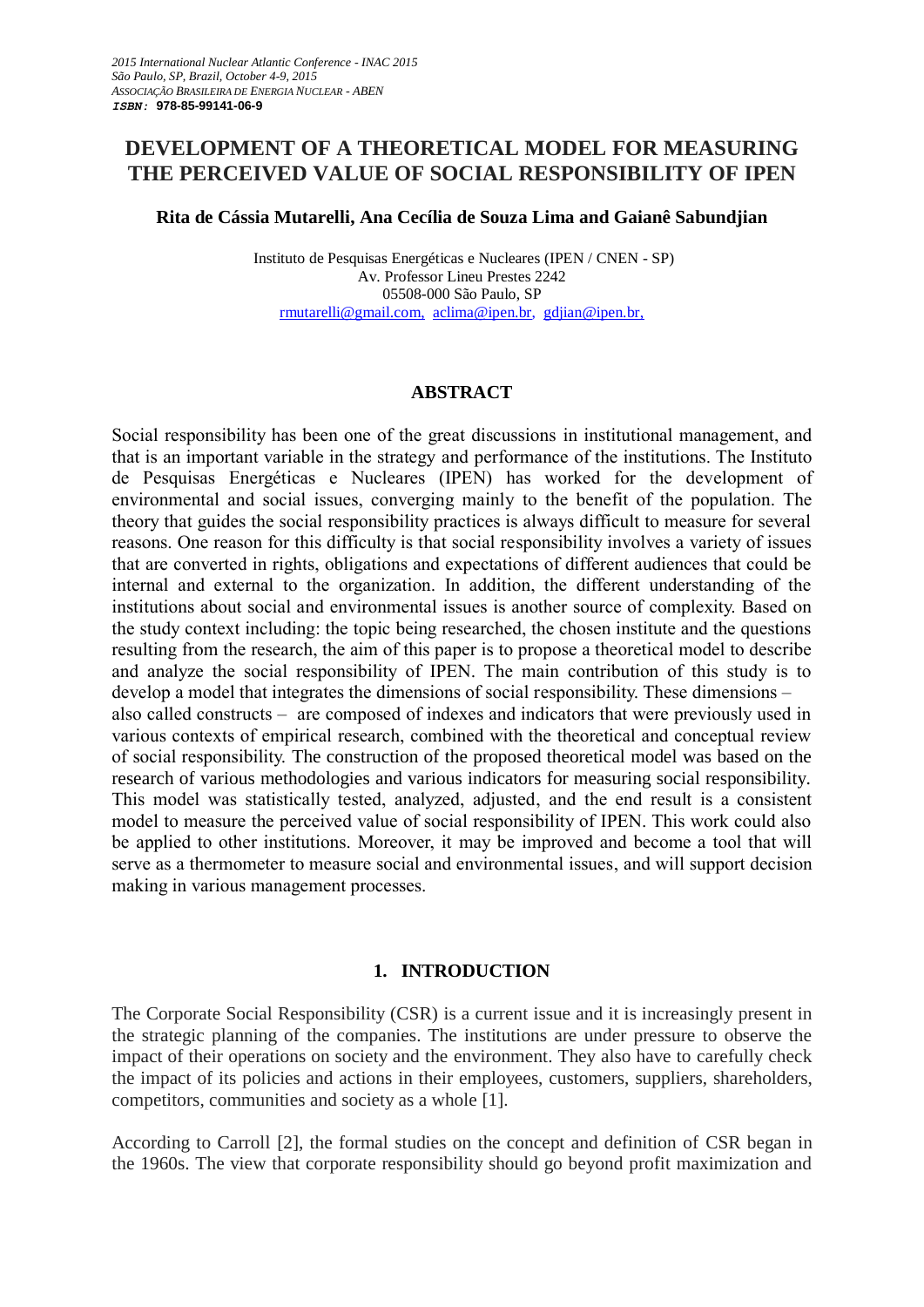resources should be used to broader social purposes and private interests are not prevalent anymore. During this period, relations of companies with external agents and the effects of their decisions and actions on the entire social system began to be recognized. According to Grajew [3], CEO of Ethos Institute, the concept of social responsibility is expanding, moving from philanthropy, which is the socially committed relationship of the company with the community, to cover all the company's relationship with its internal and external public.

According to Melo Neto and Froes [1], many institutions have initiated a new position for this purpose, which resulted in important decisions and practical strategies. This attitude was based on the following parameters:

- good relationship with the community;
- good relationship with environmental agencies;
- **e** establishing an environmental policy:
- efficient environmental management system;
- guarantee of safety of employees and neighboring communities;
- use of clean technology;
- substantial investments in environmental protection;
- definition of an environmental commitment;
- associating the environmental actions with the principles for sustainable development;
- environmental actions based on international agreements;
- contribution to sustainable development of the surrounding communities.

Managers of public or private organizations have turned their attention to social and environmental issues in their strategic actions. IPEN, whose mission is the commitment to society with regard to: "improve the quality of life of the population, producing scientific knowledge, developing technologies, creating products and services and forming human resources in nuclear and related fields" [4] has also invested in this area. IPEN has always sought the improvement on environmental and social issues, especially concerning nuclear energy, the proper functioning of its facilities and social welfare.

Measuring the social responsibility of a company is not an easy task. Therefore, the main aim of this work is to propose a theoretical model to describe and analyze the social responsibility of IPEN.

## **2. METHODOLOGY**

The construction of the proposed theoretical model was based on the research of various methodologies and various indicators for measuring social responsibility. Once having the theoretical model defined, an empirical research will be performed for validation.

#### **2.1. Comparative study of methodologies and indicators of social responsibility**

A significant number of methodologies and indicators to measure social responsibility at national and international levels have been developed. On the other side, in the organizational context, there were a smaller number of initiatives, building up more guides or guidelines for disclosure of corporate actions related to sustainability and social responsibility than measurement systems for decision making [5].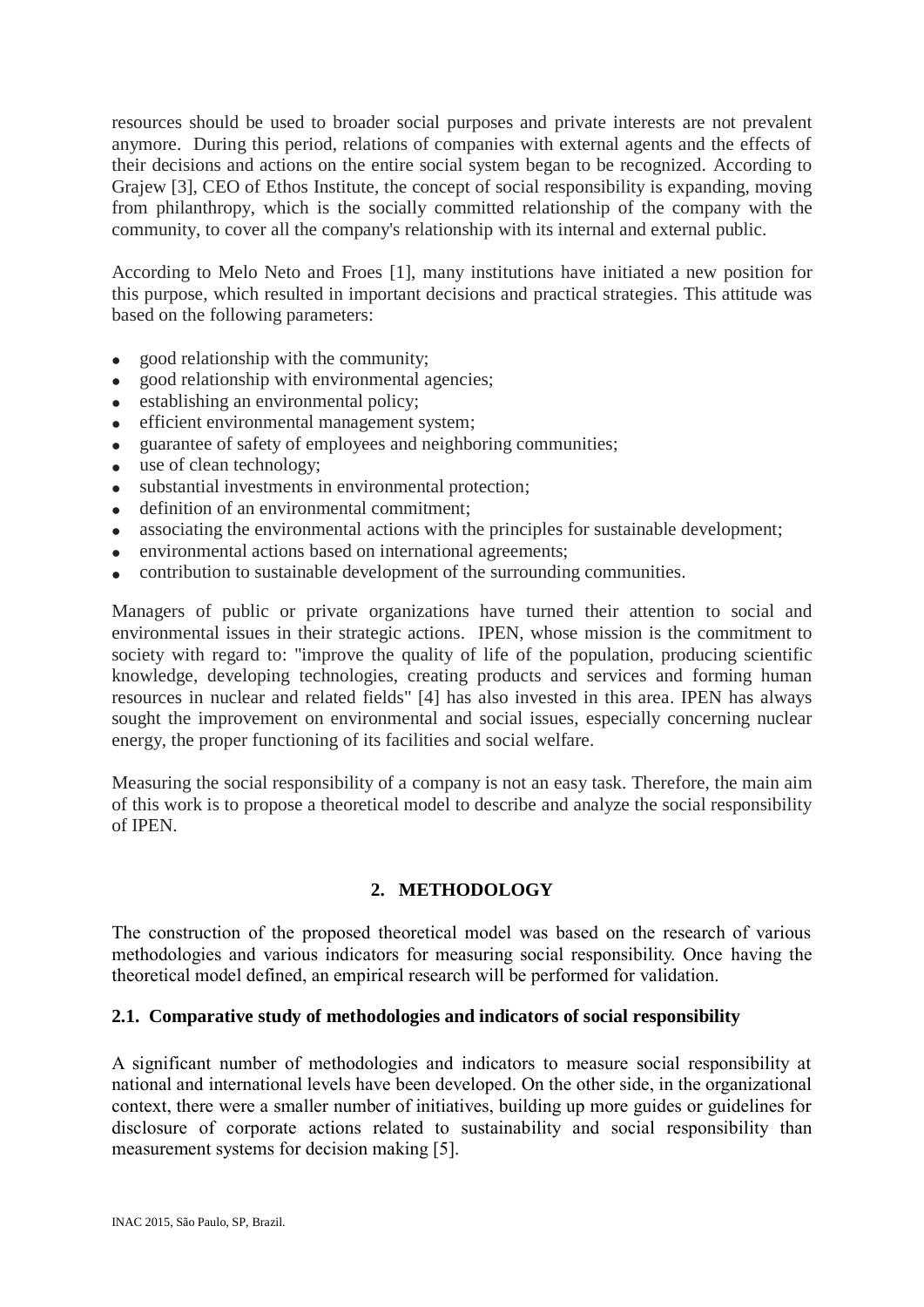Ten measurement initiatives of sustainability and social responsibility were used in the development of this work. These initiatives have a significant number of dimensions and indicators and are widely used and referenced in the measurement theory of social responsibility.

These initiatives and their descriptions are shown below in a summary form.

# **2.1.1. Sustainable Development Indicators of the United Nations (SDI)**

A set of indicators was developed by the Commission for the United Nations Sustainable Development in 1995. Its main objective was to make the indicators of sustainable development accessible to decision makers, through its definition and explanation of methodologies, as well as training for its use [6].

# **2.1.2. Dashboard of Sustainability**

This indicator was developed in 1998 by the Consultative Group for Sustainable Development Indicators and was considered one of the top three initiatives for measuring sustainability, according to research conducted by international experts [7].

# **2.1.3. Barometer of Sustainability**

This is an index developed by the World Conservation Institute, which measures sustainability in local, regional and national levels through a performance scale given in two dimensions: human well-being and ecosystem well-being. Similar to the Dashboard, the Barometer of Sustainability was also considered one of the top three initiatives for measuring sustainability [7].

## **2.1.4. Global Reporting Initiative (GRI)**

This is a guide for the preparation of sustainability reports released in 1997 by the American nongovernmental organization Coalition for Environmentally Responsible Economies (CERES) and the United Nations Environment Programmer (UNEP). It aims to help companies and their stakeholders to understand and communicate the organization's contributions to achieve sustainable development by improving the quality and utility of sustainability reports. It focuses on establishing a balance among economic, environmental and social needs that will not compromise the outcome future [8].

## **2.1.5. Index Triple Bottom Line (TBL)**

The Triple Bottom Line uses three dimensions of sustainability: the economic, social and environmental. These dimensions often overlap, for example, the selection of suppliers of materials and services, typically an economic activity, can also be a component of the social and environmental dimensions when the company is awarded due to its sustainable practices [9].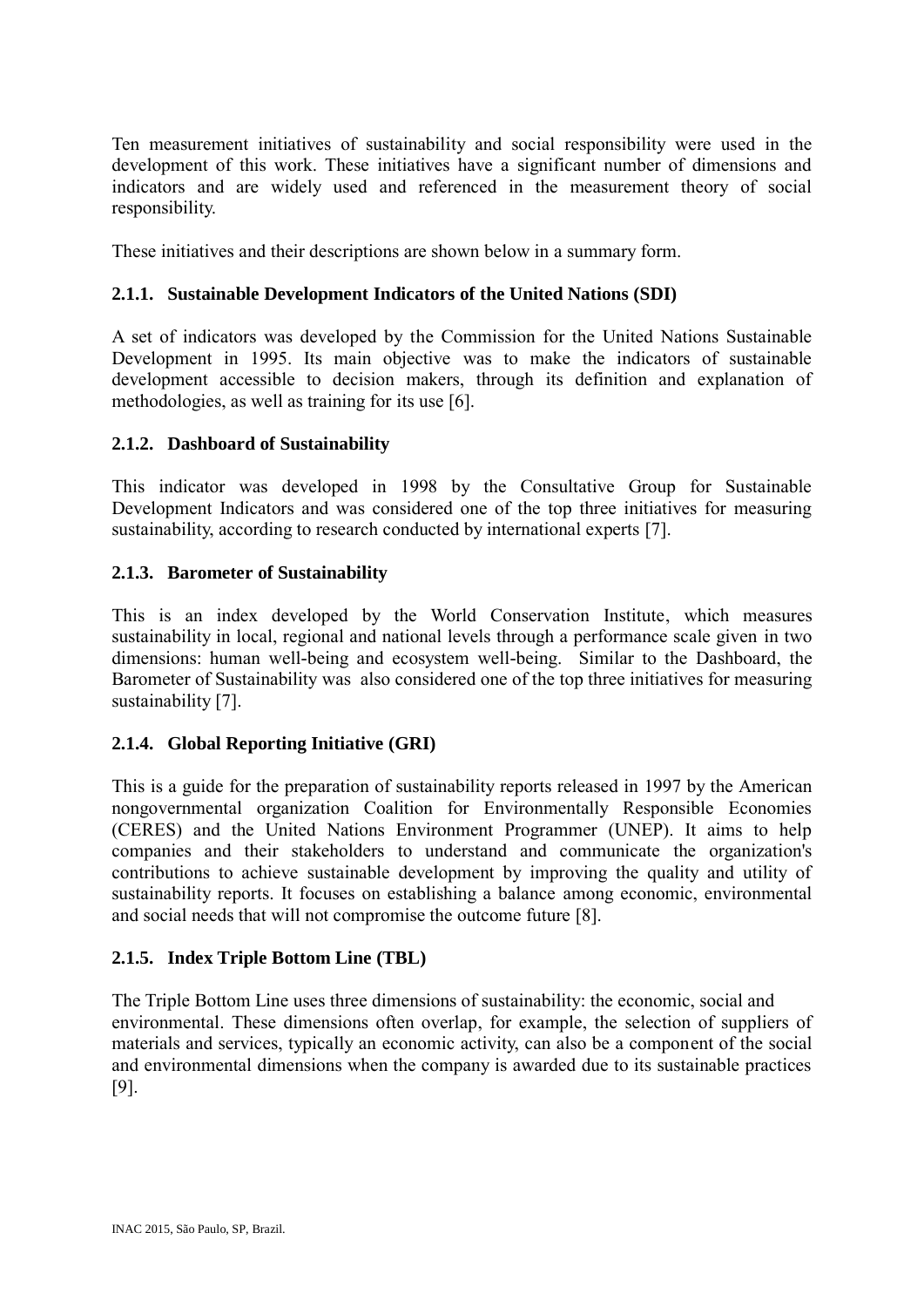## **2.1.6. Metrics for sustainability of the Institution of Chemical Engineers of England (IChemE)**

It is an emphasis set of indicators to measure the sustainability of industries, developed by the chemical engineers of England. It uses the TBL concept previously discussed and balances environmental responsibility, economic return (wealth creation) and social development [10].

## **2.1.7. Dow Jones Sustainability Index (DJSI)**

The DJSI was established in 1999 and evaluates the performance of the world leaders in sustainability selected from the 2.500 largest global companies. It results from a questionnaire with 33 different criteria and from the documents and information provided by companies to analysts, to the media and to the stakeholders. This index defines sustainability and creates long-term value for shareholder through the exploitation of the opportunities and risk management deriving from economic, social and environmental developments [11].

## **2.1.8. Tear Methodology**

Tear was created in partnership with the consultancy Business Sustainability Development (BSD) considering the experience of six large companies already working with the implementation of CSR in their supply chain. The companies are: ABN Amro Real, ArcelorMittal Brasil, O Boticário, Companhia Paulista de Força e Luz (CPFL), Federação das Industrias do Estado da Bahia (FIEB) and Natura. The design of the methodology considered the lessons learned from each of these experiences, compiling the positive results for effective implementation of the theme [12].

## **2.1.9. Global Compact**

Global Compact is an international business community engaged in the promotion of core values in the areas of human rights, labor relations and the environment. It establishes that companies should contribute to the creation of a consistent environmental structure, in free and open markets, ensuring that everyone enjoys the benefits of the new global economy [12].

## **2.1.10. Ethos Indicators of Corporate Social Responsibility**

The Ethos Indicators were developed in order to provide companies with a management tool for diagnosing and planning their social responsibility practices. This is an essentially internal tool that provides self-assessment of management to incorporate social responsibility practices, to assist planning strategies and monitor the general performance of the company [12].

## **2.1.11. Comparative analysis of the methodologies and indicators**

First the scope was analyzed. It evaluated the relevance of each dimension for each tool. Scores (zero to three) for each were assigned, depending on the emphasis of each initiative, where three indicates that the size is significant for the tool and zero means that the size is not significant to the tool [15]. Table 2.1 demonstrates this analysis.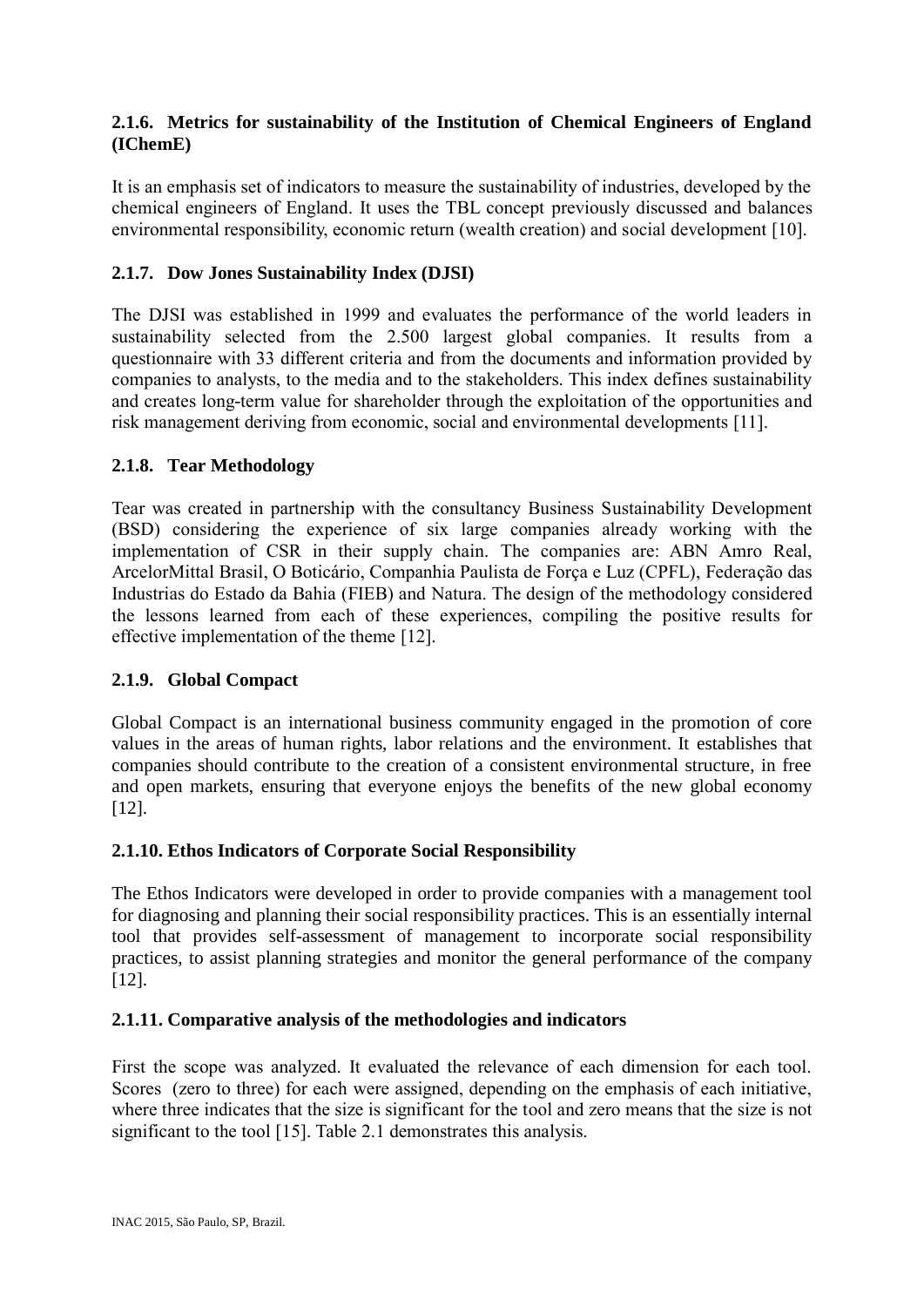|                                                                                                             | <b>Environmental</b> | <b>Economic</b> | <b>Social</b>  | <b>Institutional</b> |
|-------------------------------------------------------------------------------------------------------------|----------------------|-----------------|----------------|----------------------|
| <b>Sustainable Development Indicators</b><br>of the United Nations (SDI)                                    | 3                    | $\mathbf{1}$    | $\overline{2}$ | $\mathbf 0$          |
| <b>Dashboard of Sustainability</b>                                                                          | $\overline{3}$       | 3               | $\overline{2}$ | $\overline{2}$       |
| <b>Barometer of Sustainability</b>                                                                          | 3                    | $\mathbf 0$     | 3              | $\mathbf 0$          |
| <b>Global Reporting Initiative (GRI)</b>                                                                    | 3                    | 3               | 3              | $\mathbf{1}$         |
| <b>Index Triple Bottom Line (TBL)</b>                                                                       | 3                    | 3               | 3              | $\mathbf 0$          |
| Metrics for sustainability of the<br><b>Institution of Chemical Engineers of</b><br><b>England (IChemE)</b> | $\overline{2}$       | 3               | $\overline{2}$ | $\mathbf{1}$         |
| <b>Sustainability</b><br><b>Dow</b><br>Jones<br><b>Index</b><br>(DJSI)                                      | 3                    | 3               | $\overline{2}$ | $\overline{2}$       |
| <b>Tear Methodology</b>                                                                                     | 3                    | $\overline{2}$  | $\overline{2}$ | $\overline{2}$       |
| <b>Global Compact</b>                                                                                       | 3                    | $\overline{2}$  | 3              | 0                    |
| <b>Ethos Indicators of Corporate Social</b><br><b>Responsibility</b>                                        | 3                    | 3               | 3              | 3                    |

## **Table 2.1: Analysis of the scope of the measurement tools of Social Responsibility**

Ethos indicators are more complete and understandable, being an effective tool in the institutional dimension [15].

The second analysis evaluates the application of indicators in companies. For this analysis, three items were evaluated: quantity indicators, ease of understanding of the indicators and adaptability of indicators to institutional reality. Scores (zero to three) for each were assigned depending on the indicators of each initiative, where three indicates that the initiative is quite adequate and zero means that the initiative is not adequate [15]. Table 2.2 demonstrates this analysis.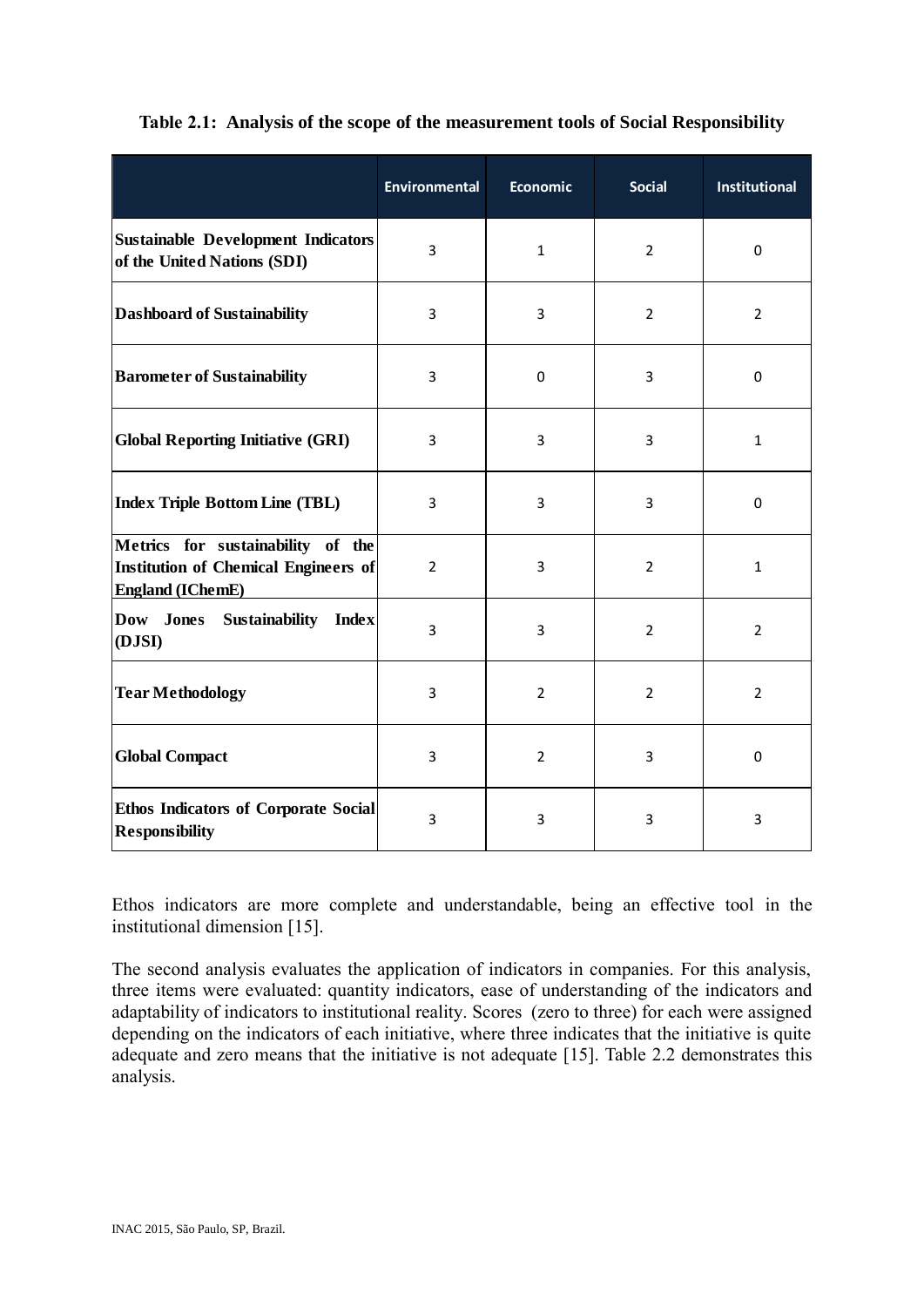| Table 2.2: Analysis of the applicability of the measurement tools of Social |
|-----------------------------------------------------------------------------|
| <b>Responsibility</b>                                                       |

|                                                                                                             | <b>Indicators</b><br>amount | Ease of<br>understanding | <b>Adaptability of indicators to</b><br>institutional reality |
|-------------------------------------------------------------------------------------------------------------|-----------------------------|--------------------------|---------------------------------------------------------------|
| <b>Sustainable Development Indicators</b><br>of the United Nations (SDI)                                    | $\overline{2}$              | $\mathbf{1}$             | $\mathbf 0$                                                   |
| <b>Dashboard of Sustainability</b>                                                                          | $\overline{2}$              | 3                        | $\overline{2}$                                                |
| <b>Barometer of Sustainability</b>                                                                          | $\overline{2}$              | 3                        | $\mathbf 0$                                                   |
| <b>Global Reporting Initiative (GRI)</b>                                                                    | $\overline{2}$              | $\overline{2}$           | $\mathbf{1}$                                                  |
| <b>Index Triple Bottom Line (TBL)</b>                                                                       | 2                           | 3                        | $\mathbf 0$                                                   |
| Metrics for sustainability of the<br><b>Institution of Chemical Engineers of</b><br><b>England</b> (IChemE) | $\overline{2}$              | $\mathbf{1}$             | $\mathbf{1}$                                                  |
| Dow Jones Sustainability Index<br>(DJSI)                                                                    | 3                           | $\overline{2}$           | $\overline{2}$                                                |
| <b>Tear Methodology</b>                                                                                     | 3                           | $\overline{2}$           | $\overline{2}$                                                |
| <b>Global Compact</b>                                                                                       | $\overline{2}$              | $\overline{2}$           | 0                                                             |
| <b>Ethos Indicators of Corporate Social</b><br><b>Responsibility</b>                                        | 3                           | 3                        | 3                                                             |

Ethos indicators are more feasible, with adequate amount of indicators, clarity in content, and apparently quite adaptable to the context and realities of different companies [15].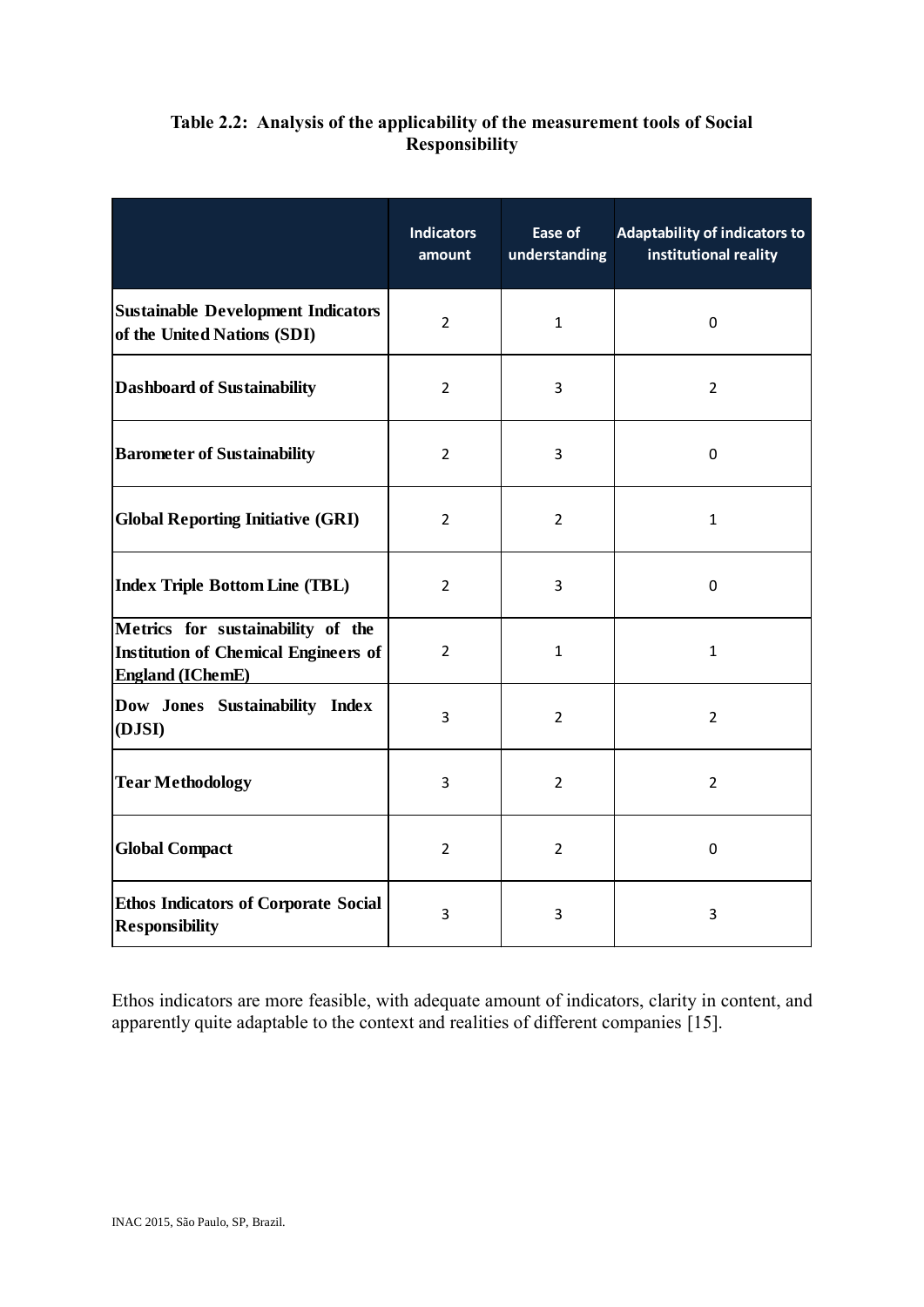#### **2.2. Proposal of the theoretical model**

The starting point for the development of the theoretical model was the definition of the concept of social responsibility and the study of the main methodologies and indicators. The aim is to define the model, supported by the conceptual elements with a higher level of consensus, plus some elements that, in the view of the author of this work could contribute to a more consistent definition. At the beginning of the empirical research, the concept of social responsibility used as the foundation of multidimensional modeling consisted of the following elements: ethics, internal public, environment, customer, supplier, community, and government / society.

The dimensions that are not measured directly are called constructs or latent variables. Each construct could be measured in an approximate manner by means of indicators. These indicators used to measure a construct are also called observed variables [16].

The theoretical model proposed for empirical research is a reflective-type model, in which the social responsibility construct is considered an abstraction or second-order latent variable. The formative components of the first order or latent variables are: ethics, workforce, environment, customer, supplier, community and government /society. These components are manifested by multiple reflective indicators, which are the variables observed through empirical survey [17].

Based on the concepts reported in the literature and discussions with subject matter experts, a conceptual model and its respective hypotheses were designed (Fig. 2.1).

According to Fig. 2.1, the following reflective indicators measure the constructs:

An  $(n = 1$  to 4): Ethics;

Bn  $(n = 5-12)$ : Workforce;

 $Cn$  (n = 13-15): Environment;

Dn ( $n = 16-19$ ): Supplier;

En  $(n = 20-24)$ : Customer Service;

Fn  $(n = 25-31)$ : Community;

Gn  $(n = 32-35)$ : Government and Society.

Hn  $(n=1 - 7)$ : Hypotheses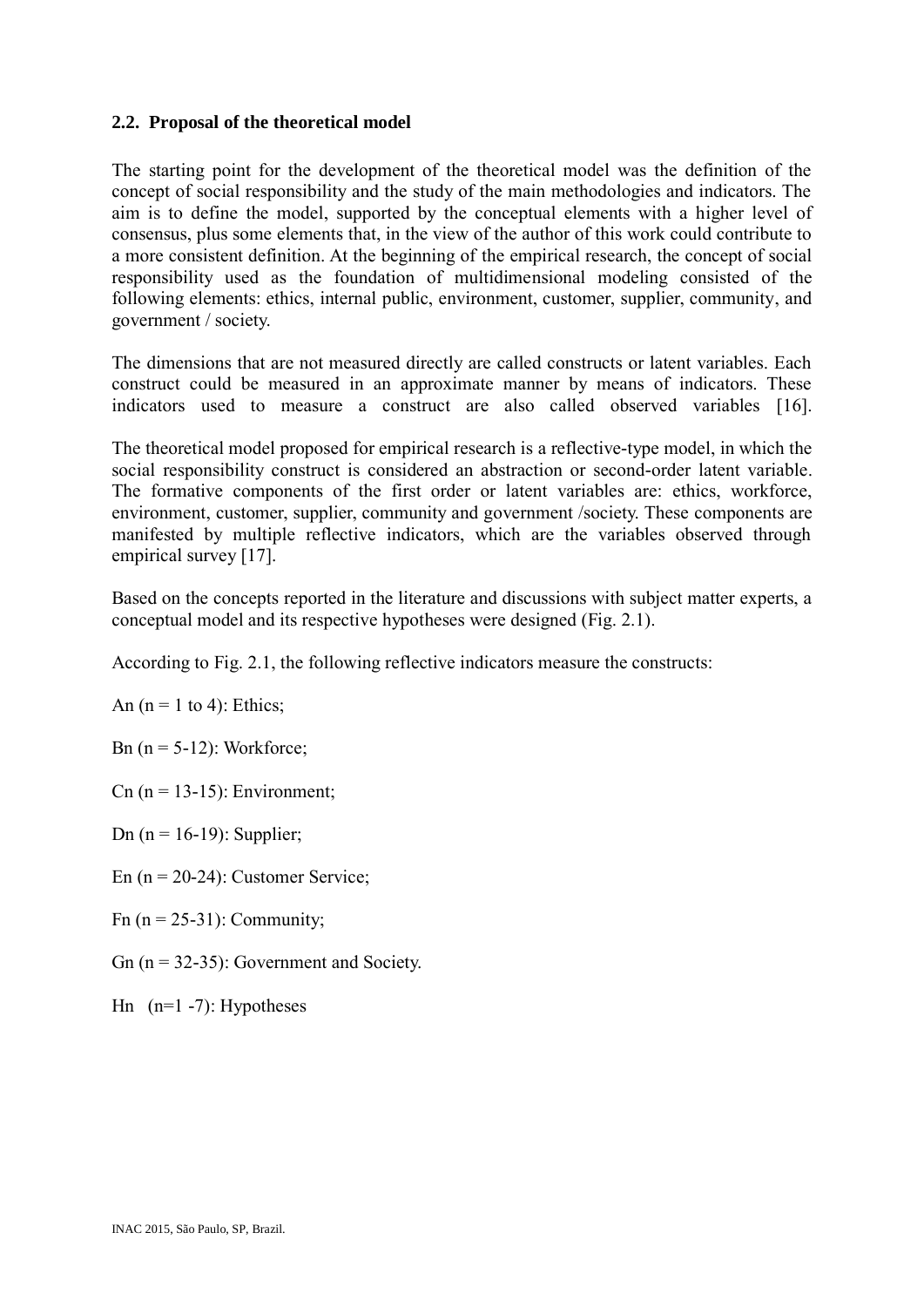

**Figure 2.1: Proposed theoretical model.**

## **2.3. Empirical research methodology**

According to Marconi and Lakatos [18] defining the research model as a set of systematic and rational activities will help achieve the goal set for the investigation, tracing the path to be followed by detecting errors and aiding decisions of the researcher.

The empirical research provides data from direct sources (people) who know, experienced or have knowledge on the subject, fact or situation that may cause differentiation in approach and understanding of them, leading to a change, addition or alteration deep, relevant, that does not distort or change the main content; on the contrary, it enriches and transforms knowledge into easy understanding [19].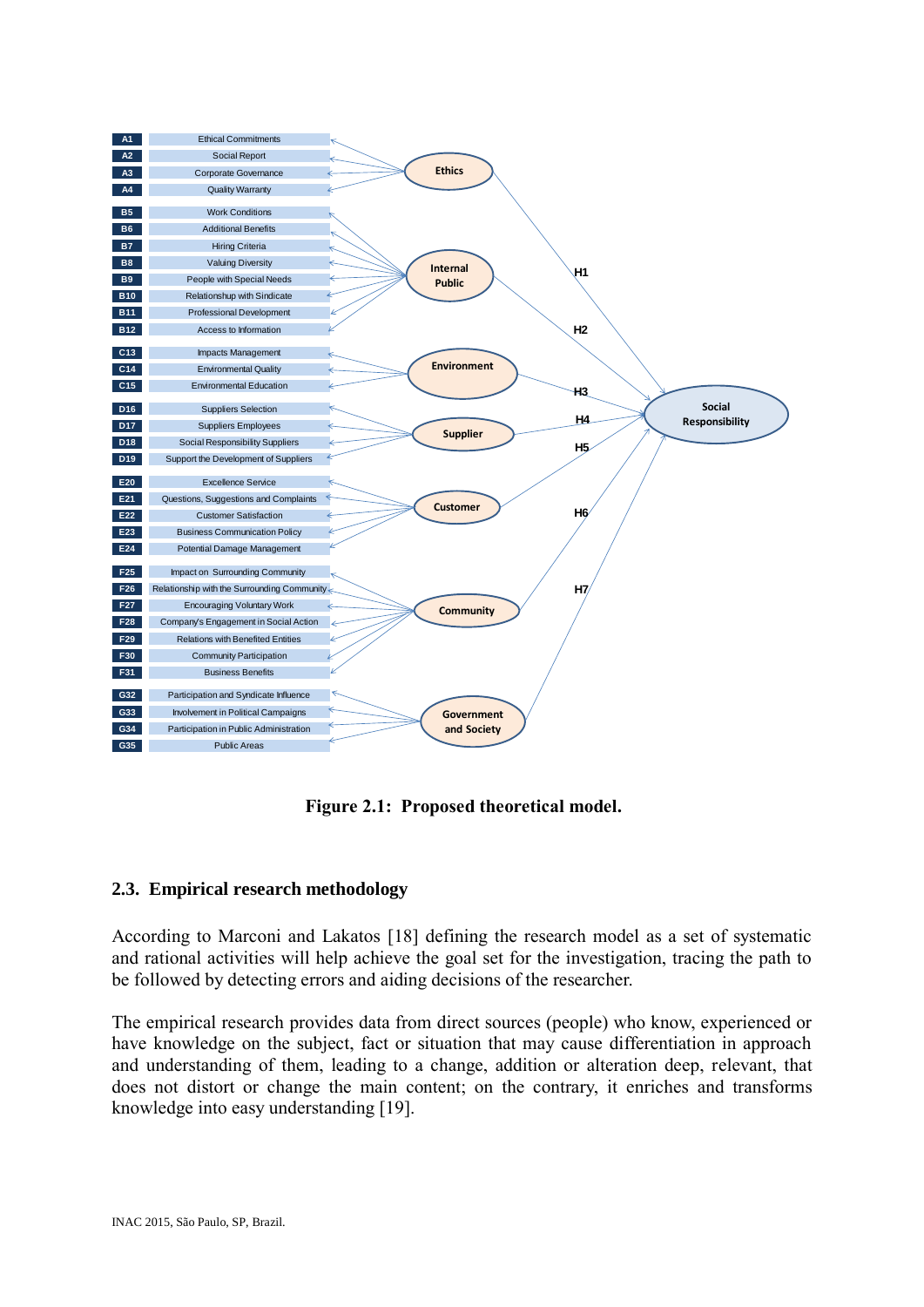Given the complexity of the theme of this study, the methodological approach chosen was a quantitative descriptive research, which was applied to the employees of IPEN.

To conduct the empirical research a questionnaire based on the theory studied and on expert opinions was used. This questionnaire was validated through a pretest conducted with some professionals of the Nuclear Engineering Center (IPEN department).

The final version of the questionnaire resulted in 35 observable indicators, setting at least three items for each latent variable dimensions of social responsibility, in agreement with the recommendations of Hair [20], who indicates that constructs with less than 3 variables should be avoided.

After designing the questionnaire, the next step was to define the sample for the research and determine the methodology for collecting and analyzing data.

The determination of the sample consists of the determination of the number of elements that will be included in the study. The execution of the sampling process consists of a detailed specification of how the decisions about the population will be implemented, the sample composition, the sampling unit, the sampling technique, and the sample size [21]. The research was administered to all 951 employees of IPEN with voluntary participation. Data were collected via internet through an online questionnaire, which was designed by using the tool available in Google Drive, and e-mailed to Corporate IPEN.

At the end of the data collection, 179 questionnaires were answered and analyzed. The quantitative analysis of the collected data was performed in two main steps: (1) univariate analysis and (2) the multivariate analysis.

The processing and analysis of data collected was performed with the assistance of the following softwares: MS-Excel, the Statistical Package for Social Sciences - Analysis of Moment Structures (AMOS SPSS) version 20.0 and the Statistical Package for Social Sciences (SPSS) version 20.0. For multivariate analysis SmartPLS version 2.0 was used.

## **3. RESULTS**

#### **3.1. Preparation of the database**

Before starting the statistical analysis, the data were checked following the principles established by Hair [20]: a) questionnaires with more than 15% blank should not be considered; b) questionnaires with frequent repeated answers should not be considered and c) questionnaires answered in an excessively short time should also be excluded because it indicates that the respondent did not carry out the task with due seriousness and attention. In this analysis questionnaires with blank answers were not found; however, 8 cases that showed a lot of repeated responses were not considered. The final database had a total of 171 valid questionnaires, which were considered for univariate and multivariate analyses.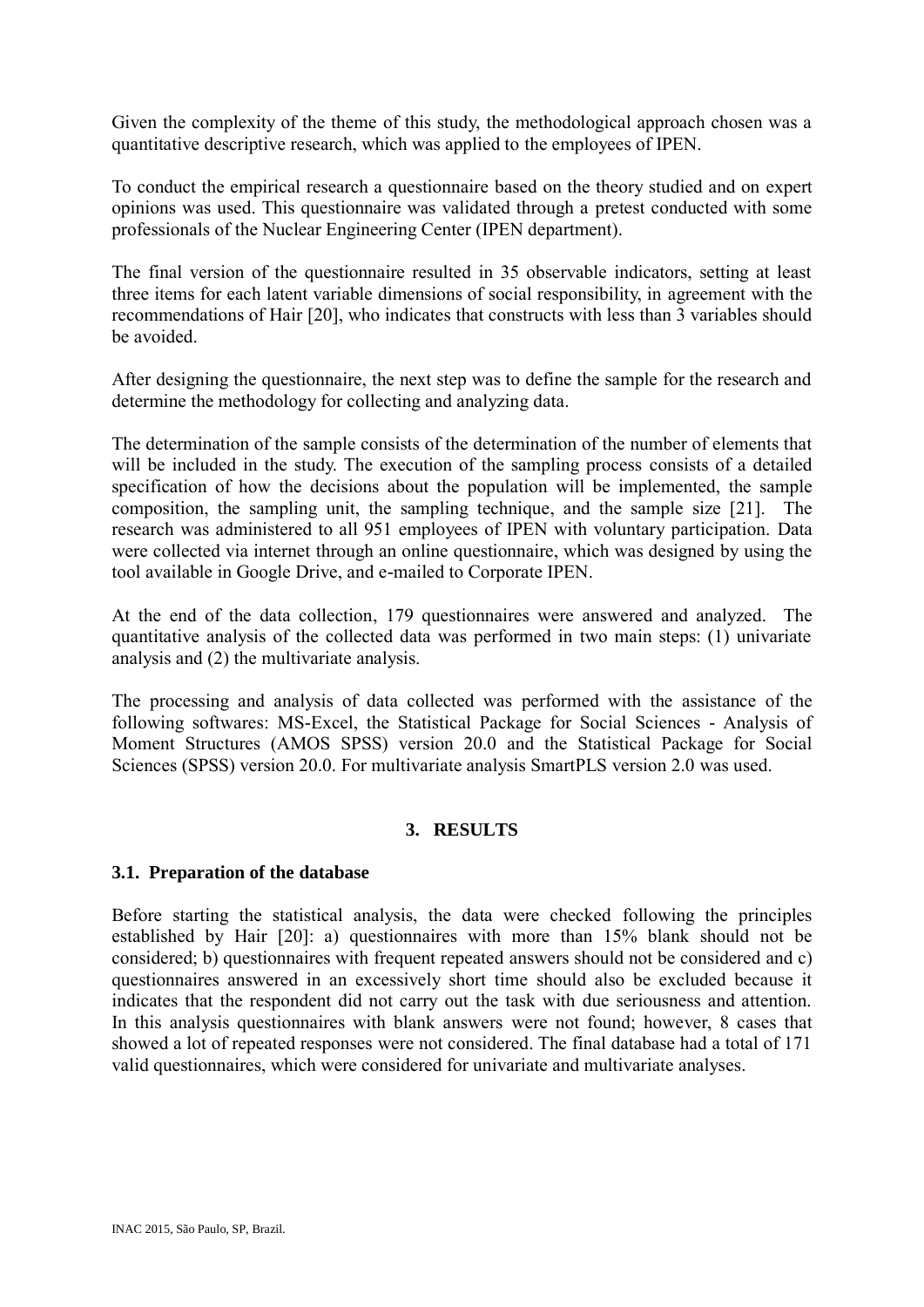## **3.2. Univariate analysis**

Univariate and descriptive analysis includes the characterization of the profile of respondents. The dimensions were measured by using a scale 1 to 6. Each variable was related to its respective meaning, standard deviation, coefficient of variation, asymmetry measurement and kurtosis. The percentage of responses for each level was calculated based on the scale of six points [22].

According to Hair [20] the normality of all variables should be analyzed by the Kolmogorov-Smirnov test. In this test, if a variable has normal distribution, the significance level should be above 0.05. Concerning the research conducted in IPEN, all variables were significant zero; therefore, they do not have a normal distribution.

The skewness and kurtosis of all the variables involved in the research were calculated. According to Hair [20] all variables should have values significantly distant from zero; therefore, according to this analysis, all variables do not have normal distribution.

#### **3.3. Multivariate analysis**

Multivariate analysis of collected data include: (1) the scale reliability analysis; (2) Test Outer Model (Measurement Model); (3) Test Inner Model (Structural Model). Statistical tests were also applied to the bootstrapping procedures and to identification of the number of segments of the respondents.

The scale reliability analysis was performed by using the Cronbach's alpha. The interpretation of Cronbach's alpha coefficient is almost intuitive because the values range generally between zero and one. One represents the greatest statistical reliability [21]. The total Cronbach's Alpha analysis model was 0.923, which shows a very high degree of reliability.

The structural equation modeling is a statistical technique used to estimate and test causal relationships between variables based on statistical data and qualitative causal hypotheses. It can be considered as the second generation of multivariate analysis, as it allows the researcher to consider both relationships between multiple independent and dependent constructs. The structural equation modeling uses the inner and outer models [23].

For statistical analysis of the proposed theoretical model the technique of structural equation modeling was used. The evaluation of the outer model considers the reliability, convergent and discriminant validity of each individual indicator and composite measures of each construct. This assessment verifies whether the constructs are well represented by its indicator variables [25]. The second stage using the structural equation modeling technique involves testing the validity of the inner model and the corresponding hypothetical theoretical relationships. The estimated parameters for the structural relationships provide direct empirical evidence about the relationship raised by the assumptions (which constructs are inter- related and the nature of each relationship) represented in the structural model [24].

The profile of respondents demonstrated that they are mature people, highly educated, who have worked at PEN research centers for a long time, occupying technical and research positions. The theoretical model showed robustness concerning the reliability and validity tests. The measurement found in the outer model and in inner model presents a good level of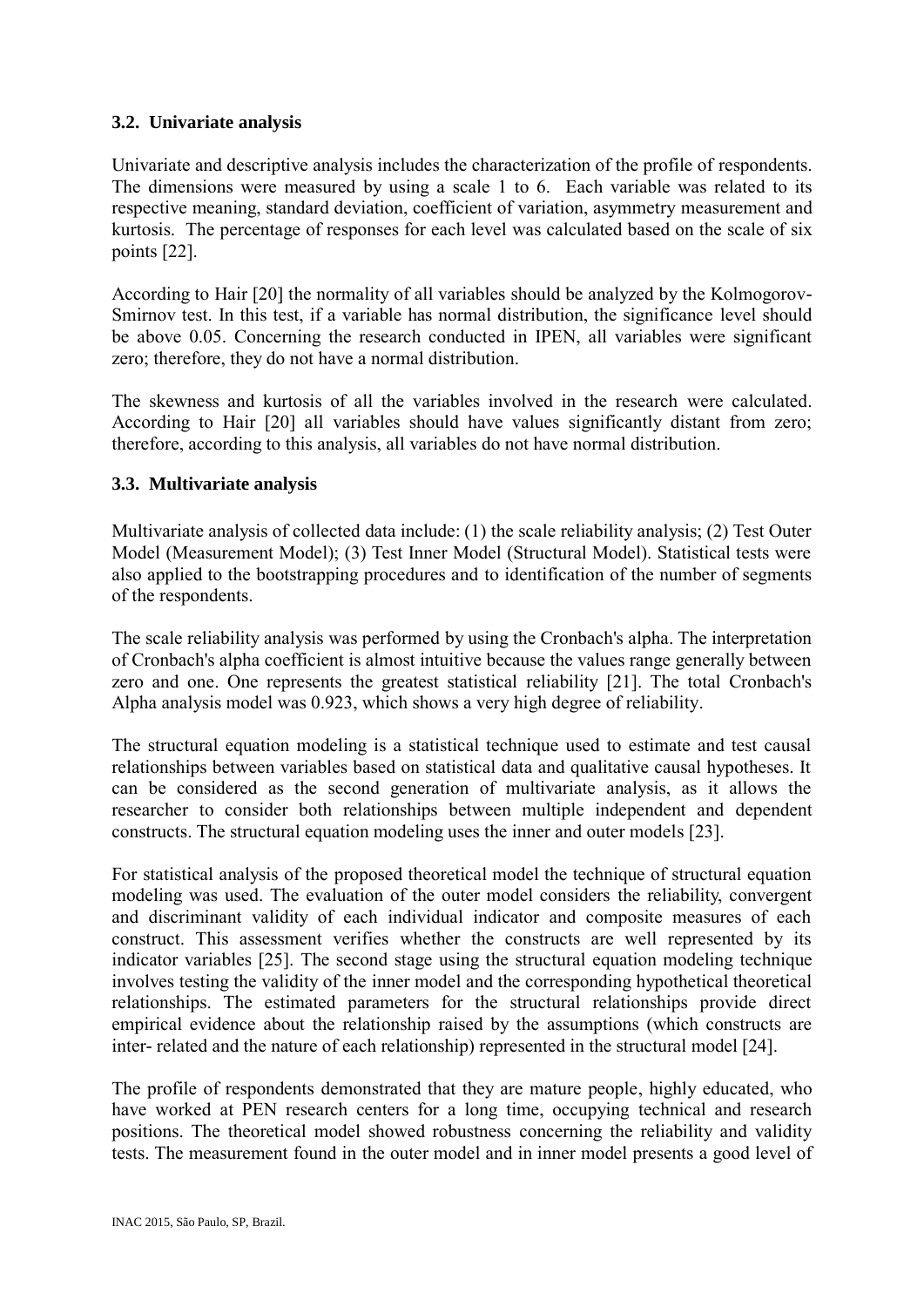general adjustment or variance explanation ( $R^2$  = 0,878). All hypothetical relationships in the model were confirmed by empirical results.

#### **3. CONCLUSIONS**

The aim of the study was to propose and test a multidimensional theoretical model to analyze the social responsibility of IPEN. For this, the starting point was a critical literature review on the subject followed by the designing of a proposal of a conceptual model. This model has been tested and validated based on univariate and multivariate statistical analysis of data collected from the 171 employees of IPEN. The results demonstrated the efficiency of the proposed research.

Several theoretical models were found in the literature to measure and explain the social responsibility of an organization. The presented theoretical model was based on a literature review, associated with some own thoughts, with a strong foundation in the work performed by the Ethos Institute for Social Responsibility and the United Nations Department of Economic and Social Affairs.

In addition to proposing a simplified and complete theoretical model, another important academic contribution of the study was to build a reflective-formative model type in which the social responsibility construct is considered a second-order latent variable. The first-order constructs are: internal public, environment, suppliers, customers, community and government / society. These constructs are measured by reflective items, developed from scales reported and tested in the literature with adaptations based on the pre-test.

All results of the tests demonstrated the importance of considering all the dimensions of social responsibility together; otherwise, very important points of social responsibility can be neglected.

The proposed and validated model can be used by IPEN as a tool to manage the social responsibility. This work provided a deep understanding of the concept of social responsibility and the factors that influence the perception of the people involved in the research. This knowledge added to a robust model that allowed measuring different dimensions of social responsibility are important tools for the management of IPEN practice. Based on the elements that most influence the way employees understand and define the social responsibility of IPEN, it is possible to find options to act in a more relevant way and establish sustainable plans for this action to be effective.

Research on the social responsibility of IPEN is not limited in this study. Foundations and Institutions around the world have studied ways to show the world that they do not just perform isolated social actions, but integrate them into planning systems, assessment, monitoring and management processes [26].

Since the study focused exclusively on employees of IPEN, it would be interesting to replicate it with its partners, such as outsourced employees, students, suppliers, customers and members of the surrounding community to investigate whether the results are consistent with the obtained here. This would demonstrate whether the results of this study are connected only to the employees of IPEN or they can be interpreted in a general way. It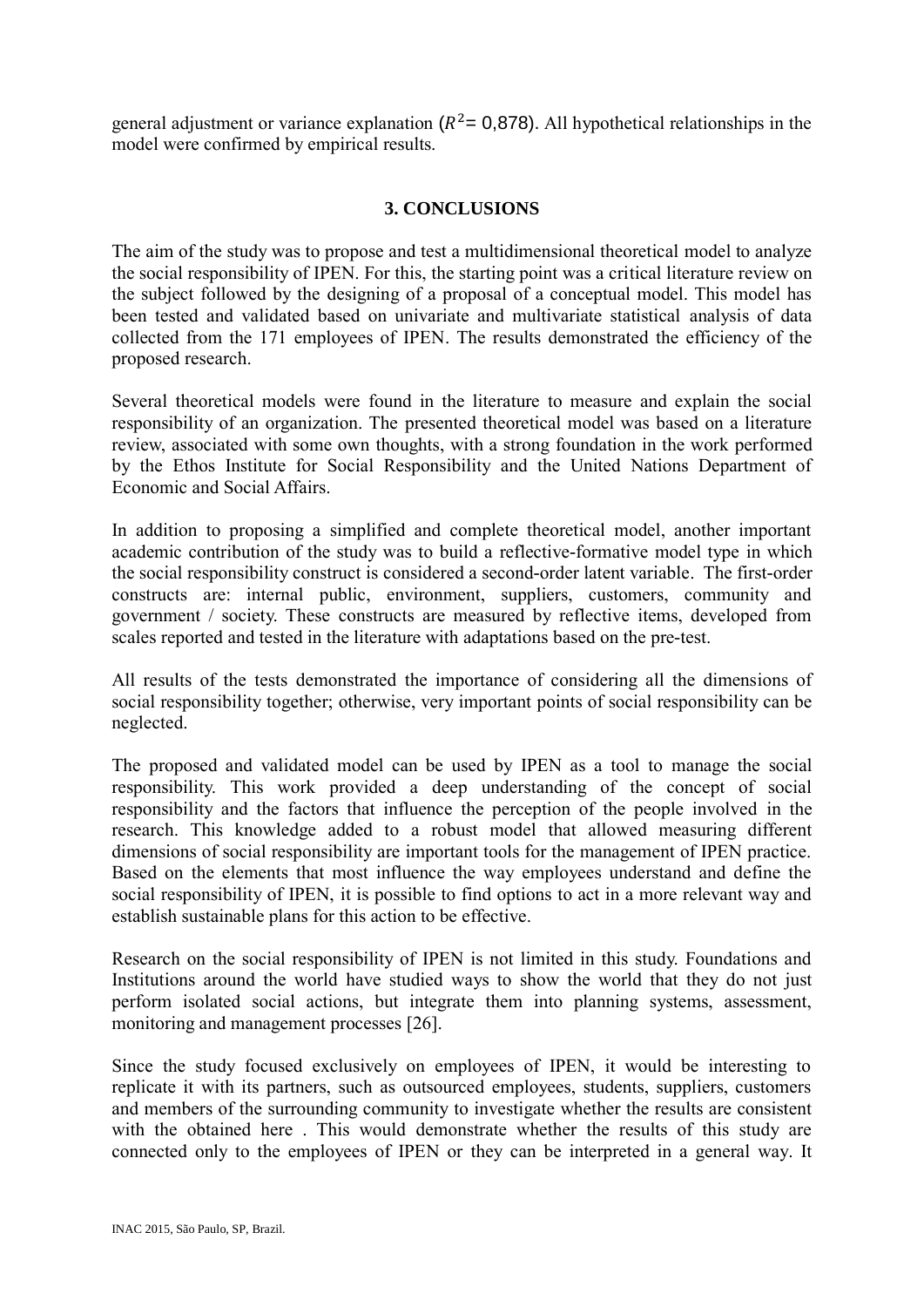would be of great value to the IPEN understand its position concerning the dimensions of social responsibility from the perspective of different audiences and compare the results.

#### **REFERENCES**

- 1. MELO NETO, F. P.; FROES, C. **Gestão da responsabilidade Social Corporativa: o caso brasileiro**. Rio de Janeiro: Qualitymark, 2004.
- 2. CARROLL, A. B. The Pyramid of Corporate Social Responsibility: Toward The Moral Management of Organizational Stakeholders. **Business Horizons**, julho-agosto 1991.
- 3. GRAJEW, O. O que é responsabilidade Social? **Instituto Ethos de responsabilidade Social**, novembro 1999. Disponível em: <http://www.ethos.org.br>. Acesso em: 26 agosto 2012.
- 4. IPEN MISSÃO. O IPEN Missão. **Instituto de Pesquisas Energéticas e Nucleares**, 2011. Disponível em: <https://www.ipen.br/sitio/?idm=2>. Acesso em: 05 outubro 2012.
- 5. DELAI, I.; TAKAHASHI, S. Uma Proposta de Modelo de Referência para Mensuração da Sustentabilidade Corporativa. **RGSA - Revista de Gestão Social e Ambiental**, v. 2, n. 1, p. 19-40, janeiro - abril 2008.
- 6. COMISSION ON SUSTAINABLE DEVELOPMENT. Indicators of sustainable development: guidelines and methodologies, 2007. Disponível em: <http://www.un.org/esa/sustdev/natlinfo/indicators/guidelines.pdf>. Acesso em: 14 out. 2013.
- 7. BELLEN, H. V. **Indicadores de sustentabilidade:** uma análise comparativa. Rio de Janeiro: FGV Editora, 2005.
- 8. GLOBAL REPORTING INITIATIVE. Sustainability reporting guidelines, 2013. Disponível em: <https://www.globalreporting.org>. Acesso em: 15 out. 2013.
- 9. WANG, L. **A methodology of sustainability accountability and management for industrial enterprises**. Buffalo, USA. 2005. Doctoral Dissertation, Faculty of graduate Scholl, The State University of New York at Buffalo.
- 10. INSTITUTION OF CHEMICAL ENGINEERS. The sustainability metrics, 2002. Disponível em:

<http://www.icheme.org/communities/subject\_groups/sustainability/resources/~/media/D ocuments/Subject%20Groups/Sustainability/Newsletters/Sustainability%20Metrics.ashx> . Acesso em: 15 out. 2013.

- 11. DOW JONES INDEXES. Dow Jones sustainability world indexes guide v.12.2, 2013. Disponível em: <http://www.sustainability-indices.com/images/djsi-worldguidebook\_tcm1071-337244.pdf>. Acesso em: 16 out. 2013.
- 12. STOICOV, C.; VÁRIOS COLABORADORES. **Metodologia Tear de Trabalho em Cadeia de Valor**. São Paulo: Instituto Ethos, 2007.
- 13. UNITED NATIONS GLOBAL COMPACT. Overview of the UN Global Compact. **United Nations Global Compact**, 2011. Disponível em: <http://www.unglobalcompact.org/AboutTheGC/index.html>. Acesso em: 25 setembro 2012.
- 14. INSTITUTO ETHOS. Como esta a gestão da responsabilidade social na sua empresa? **Indicadores Ethos de responsabilidade Social Empresarial**, 2011. Disponível em: <http://www.ethos.org.br/docs/conceitos\_praticas/indicadores/default.asp>. Acesso em: 25 setembro 2012.